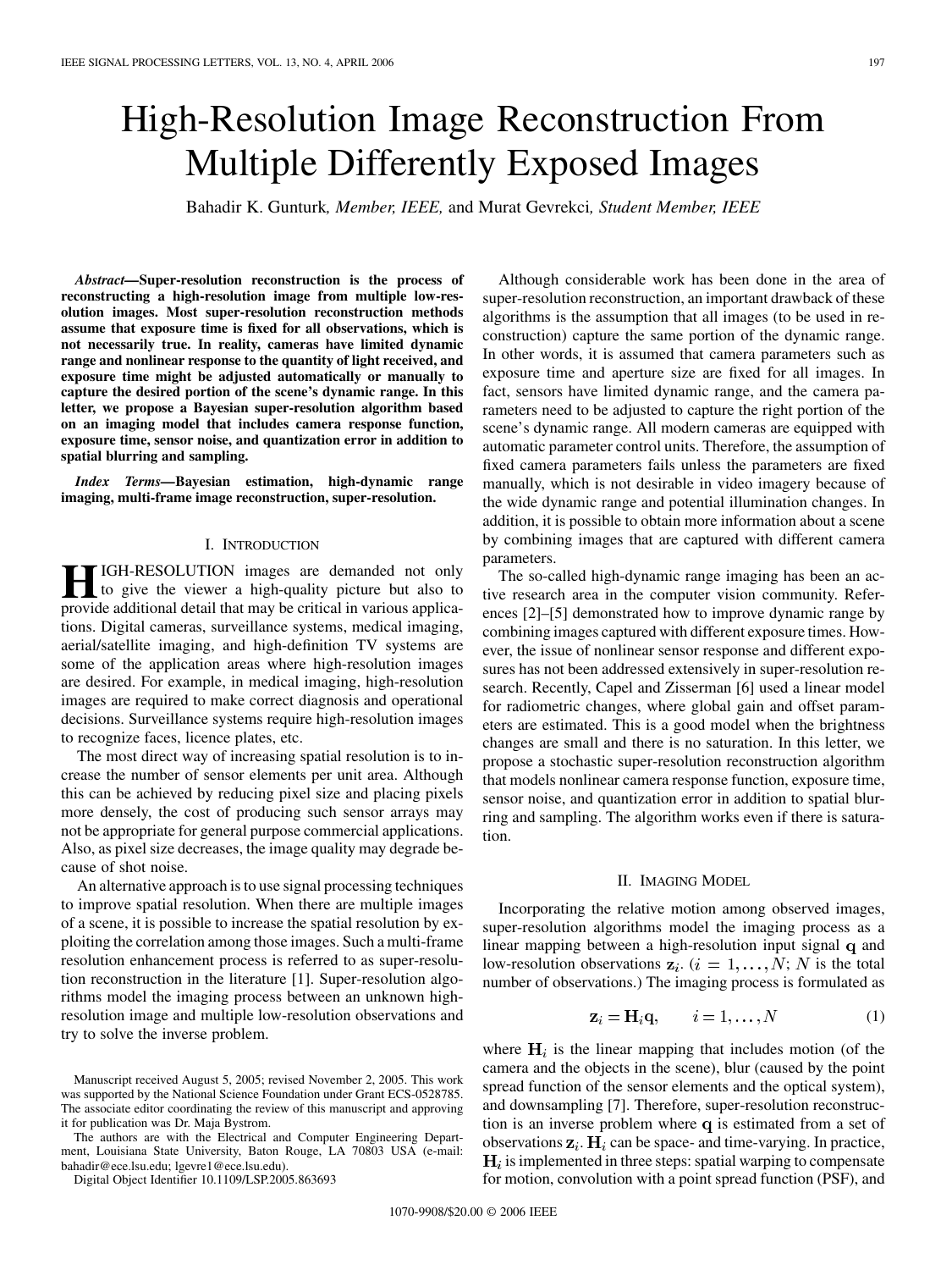

Fig. 1. Proposed super-resolution algorithm uses an imaging model that includes dynamic range and spatial domain effects.

downsampling. Details of  $H_i$  modeling can be found in [[1\]](#page-3-0), [[6\]](#page-3-0), and [\[7](#page-3-0)].

As mentioned earlier, exposure time may not be identical for all images. In addition to the exposure time, we also need to consider sensor noise and quantization error in the imaging process. Denoting  $v_i$  as the additive noise term and  $w_i$  as the quantization error, the imaging process can be formulated as

$$
\mathbf{z}_i = f(t_i \mathbf{H}_i \mathbf{q} + \mathbf{v}_i) + \mathbf{w}_i, \qquad i = 1, \dots, N \tag{2}
$$

where  $f(\cdot)$  is the nonlinear camera response function,  $t_i$  is the exposure time, and  $H_i$  is the linear mapping that incorporates motion, PSF, and downsampling (see the block diagram in Fig. 1).

#### III. RECONSTRUCTION ALGORITHM

# *A. Derivation*

Defining  $q(\cdot) \equiv f^{-1}(\cdot)$  and using a Taylor series expansion, (2) can be written as

$$
g(\mathbf{z}_i) \simeq t_i \mathbf{H}_i \mathbf{q} + \mathbf{v}_i + g'(\mathbf{z}_i) \times \mathbf{w}_i \tag{3}
$$

where " $\times$ " indicates element-by-element multiplication of two vectors. Note that this derivation assumes that  $f^{-1}(\cdot)$  exists. It is possible to guarantee this with parametric modeling of the camera response function [[5\]](#page-3-0), [\[8](#page-3-0)] or defining it as a one-to-one mapping [[2\]](#page-3-0). Also, the approximation above neglects the second- and higher-order terms. This is a good approximation when the quantization error  $w_i$  is relatively small compared to  $\mathbf{z}_i$ .

We model the sensor noise and quantization error as independent random variables with Gaussian distributions. Such modeling has also been used previously [\[9](#page-3-0)]. We assume that there is no correlation among the noise values at different pixel locations. As a result, we will have an analytically tractable solution. The means of the sensor noise and quantization error are assumed to be zero. Now, let  $\sigma_v^2$  and  $\sigma_w^2$  be the variances of the sensor noise and quantization error. It can be shown that the total noise  $v_i + q'(z_i)w_i$  is also a zero-mean independent identically distributed (i.i.d.) Gaussian random variable with variance

$$
\sigma^2(z_i) = \sigma_v^2 + g'(z_i)^2 \sigma_w^2 \tag{4}
$$

for all pixel locations in the image  $z_i$ . Note that the total noise variance  $\sigma^2(z_i)$  is a function of the camera response function and measured pixel intensities  $z_i$ . Equation (4) indicates that the total noise variance is larger for saturated pixel values. This is illustrated in Fig. 2.

Denoting  $K$  as the covariance matrix of the total noise, and using a Gaussian prior for q with mean image  $\mu_{q}$  and covari-



Fig. 2. For a typical sensor response function shown on the left, the total noise variance has a shape similar to the one on the right. For saturated regions, the noise variance is larger.

ance matrix  $\Lambda$ , the maximum a posteriori (MAP) estimate of q minimizes the following cost function:

$$
E(\mathbf{q}) = \frac{1}{2} \sum_{i} \left( \frac{g(\mathbf{z}_i)}{t_i} - \mathbf{H}_i \mathbf{q} \right)^T \mathbf{K}^{-1} \left( \frac{g(\mathbf{z}_i)}{t_i} - \mathbf{H}_i \mathbf{q} \right)
$$

$$
+ \frac{1}{2} (\mathbf{q} - \boldsymbol{\mu}_q)^T \boldsymbol{\Lambda}^{-1} (\mathbf{q} - \boldsymbol{\mu}_q). \quad (5)
$$

Because of the i.i.d. noise assumption,  $K$  is a diagonal matrix, and its diagonal is equal to  $\sigma^2(\mathbf{z}_i)$ . In our experiments, we will assume that there is no spatial correlation among pixels in q; therefore,  $\Lambda$  will be taken as a constant diagonal matrix. This simple prior serves as a regularization term. The mean image is typically obtained by interpolating and averaging the observations.

Gradient descent techniques can be used to solve  $(5)$ . q can be estimated by iteratively updating an initial estimate in the direction of the negative gradient of  $E(\mathbf{q})$ . At the kth iteration, the estimate is

$$
\mathbf{q}^{(k)} = \mathbf{q}^{(k-1)} - \alpha \nabla E\left(\mathbf{q}^{(k-1)}\right) \tag{6}
$$

where  $\alpha$  is the step size, and  $\nabla E(\mathbf{q})$  can be found as

$$
\nabla E(\mathbf{q}) = -\sum_{i} \mathbf{H}_{i}^{T} \mathbf{K}^{-1} \left( \frac{g(\mathbf{z}_{i})}{t_{i}} - \mathbf{H}_{i} \mathbf{q} \right) + \mathbf{\Lambda}^{-1} (\mathbf{q} - \boldsymbol{\mu}_{\mathbf{q}}). \tag{7}
$$

The step size  $\alpha$  in (6) can be fixed or updated adaptively during the iterations. The Hessian of  $E(q)$  can be used for changing  $\alpha$ <sup>1</sup>

#### *B. Complete Algorithm*

In the reconstruction, everything but  $q$  is either known or estimated/set in advance. The linear mapping  $H_i$  requires subpixelaccurate spatial registration parameters, point spread function, and downsampling factor. Typically, the registration parameters are estimated, while the point spread function and the downsampling factor are decided in advance. Camera response function and relative exposure times can be estimated using multiple differently exposed images [[2\]](#page-3-0), [\[4](#page-3-0)], [\[8](#page-3-0)], [[10\]](#page-3-0), [[11\]](#page-3-0).

<sup>1</sup>In our experiments,  $\alpha$  is updated at each iteration using the formula

$$
\alpha = \frac{\left(\nabla E\left(\mathbf{q}^{(k-1)}\right)\right)^T \left(\nabla E\left(\mathbf{q}^{(k-1)}\right)\right)}{\left(\nabla E\left(\mathbf{q}^{(k-1)}\right)\right)^T H\left(\nabla E\left(\mathbf{q}^{(k-1)}\right)\right)}
$$

where  $H$  is the Hessian matrix found by

$$
H = \sum_{i} \mathbf{H}_{i}^{T} \mathbf{K}^{-1} \mathbf{H}_{i} + \mathbf{\Lambda}^{-1}.
$$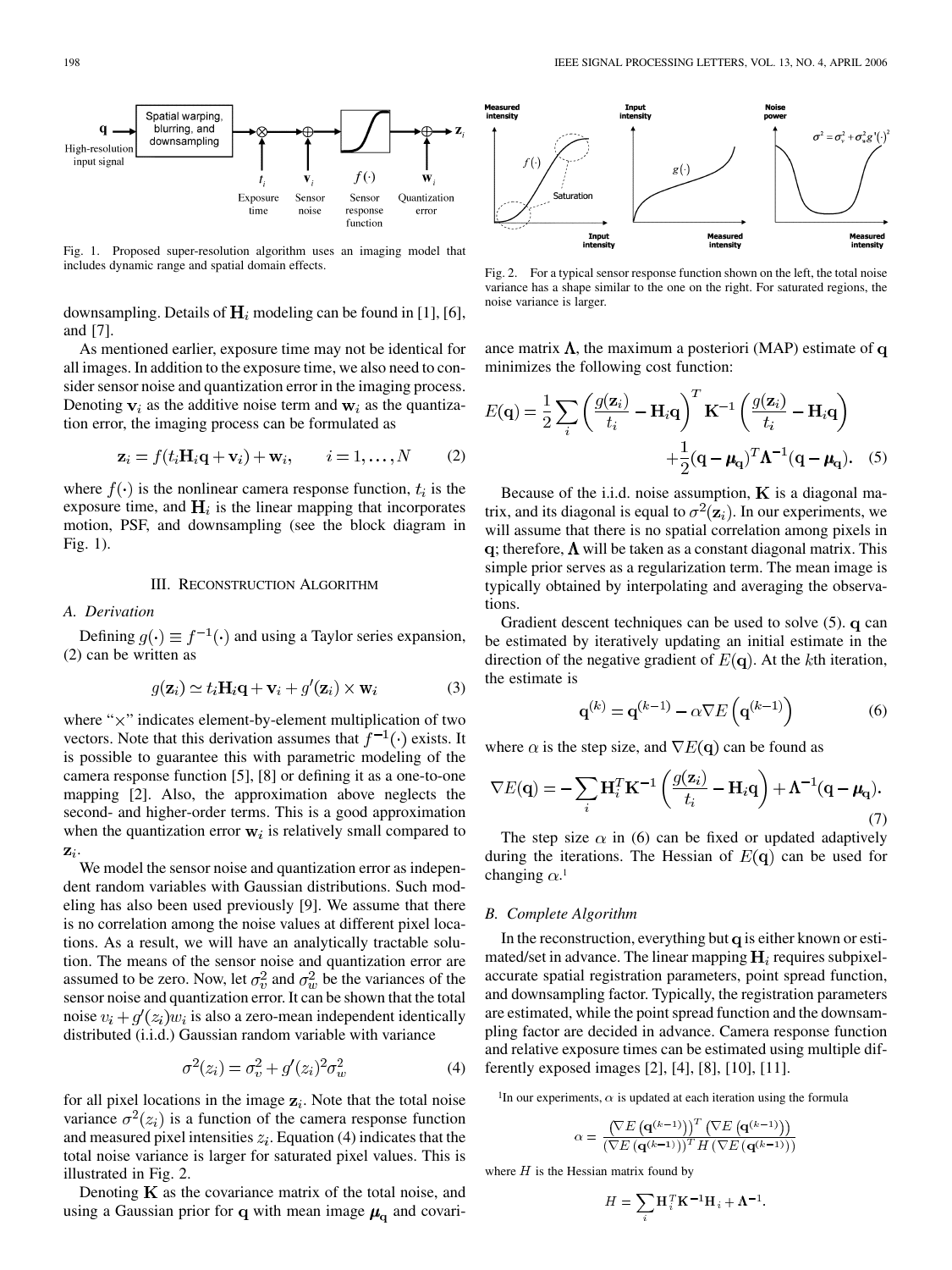

Fig. 3. Images of the same scene captured with a Canon G5 digital camera. The exposure times are 1/25, 1/50, 1/100, 1/200, 1/400, 1/800, and 1/1250 s.

The algorithm starts with an initial estimate  $q^{(0)}$ , which can be obtained by 1) interpolating of one of the observations bilinearly; 2) applying  $g(\cdot)$ ; and 3) dividing by the corresponding exposure time. This reference image is then updated iteratively, as in (6). Each iteration requires simple image operations, such as warping, convolution, sampling, and scaling.

- Application of  $H_i$  involves warping  $q^{(k)}$  to the *i*th frame, convolving with the point spread function, and then downsampling [[12\]](#page-3-0).
- Camera response function is estimated in advance; therefore, calculation of  $g(\mathbf{z}_i)$  is simply a look-up-table operation.
- Because  $K^{-1}$  is diagonal, its application is division of each pixel value by the corresponding  $\sigma^2$ .
- $\mathbf{H}^T_i$  is implemented by upsampling the image (with zero padding), convolving with the flipped point spread function, and motion warping back to the reference frame [\[12](#page-3-0)].

Note that the Hessian-based step-size  $\alpha$  can also be calculated without constructing large matrices [[7\]](#page-3-0).

#### IV. EXPERIMENTAL RESULTS

#### *A. Data Set*

In this letter, we provide experiments with two data sets. The first data set is a half-synthetic data set. We captured seven images with different exposure times and then simulated relative motion by shifting and downsampling them. From each image, four slightly shifted images are obtained. That is, 28 images in total are obtained and used for restoration. The original seven images are shown in Fig. 3. The second data set is a real data set. We captured 15 images with a handheld digital camera. Exposure times were manually changed for some of the images. Three of these 15 images are shown in Fig. 4.

#### *B. Estimating the Registration Parameters and Exposure Time*

In our experiments, spatial registration parameters are first estimated using the feature-based method explained in [\[6](#page-3-0)]. The method works as follows. First, feature points in the images are extracted using the Harris corner detector [[13\]](#page-3-0). Then these feature points are matched using normalized cross correlation. The RANSAC method [\[14](#page-3-0)] is used to eliminate the outliers and estimate the homographies. After spatial registration, exposure time is estimated using least-squares estimation. These estimates are then fine-tuned using [[11\]](#page-3-0), which is based on the Levenberg–Marquardt nonlinear optimization technique. Note that the feature-based registration approach may fail when the exposure time difference is significant, that is, when same features are not extracted as a result of saturation. Alternatively, it



Fig. 4. Images of the same scene captured with a Canon G5 digital camera. These are three of the 15 images used in restoration. The highest exposure time is 1/50 s, and the lowest is 1/800 s.

is possible to use mutual information for registration. Mutual information has been successfully used for intermodal registration [[15\]](#page-3-0). Our experiments show that it is also effective for registering differently exposed images. The major drawback of mutual information is the computational complexity.

There are various methods available in the literature to estimate camera response function [[2\]](#page-3-0), [\[8](#page-3-0)], [[10\]](#page-3-0). In our experiments, we use the nonparametric camera response estimation method in [\[10\]](#page-3-0).

## *C. Alternative Approaches*

There are possible alternatives to the proposed approach. For example, one may apply super-resolution reconstruction to images with same exposure time and then fuse the reconstructed images to increase the dynamic range. This is definitely a suboptimal approach where the correlation among all images is not utilized. In [\[16](#page-3-0)], Capel and Zisserman adopted a linear photometric model, which uses global gain and offset terms for photometric changes. After normalizing the observations with the gain and offset factors, standard super-resolution reconstruction algorithms are applied. This is a good approach, unless there is saturation. We included results of this linear photometric model (LPM) algorithm in our experiments.

In case of saturation, it is possible to modify this model by estimating the saturated regions in the images and eliminating them during the restoration. This can be achieved by masking out the saturated regions. Saturated regions are chosen as the regions with the maximum pixel intensity. In this letter, we also included results of this modified linear photometric model (MLPM) algorithm.

# *D. Experiments*

In this experiment, we use all 28 images of the half-synthetic data set. We provide reconstruction results of three approaches. The first approach is the LPM algorithm, which does not take saturation into account. The second approach is the MLPM algorithm that uses a binary mask to eliminate the information coming from saturated regions. The third approach is the proposed algorithm. The resolution is increased by three. The noise variances  $\sigma_v^2$  and  $\sigma_w^2$  are empirically selected as 1 and 0.1, respectively. The point spread function is a  $9 \times 9$ Gaussian window with standard deviation of 1.5. The number of iterations is 12. Fig. 5 shows three of the bilinearly interpolated input images and results of the three reconstruction approaches. The LPM algorithm loses information in saturated regions. The loss of contrast is obvious. The MLPM algorithm produces artifacts due to binary masking. Some contouring artifacts are also